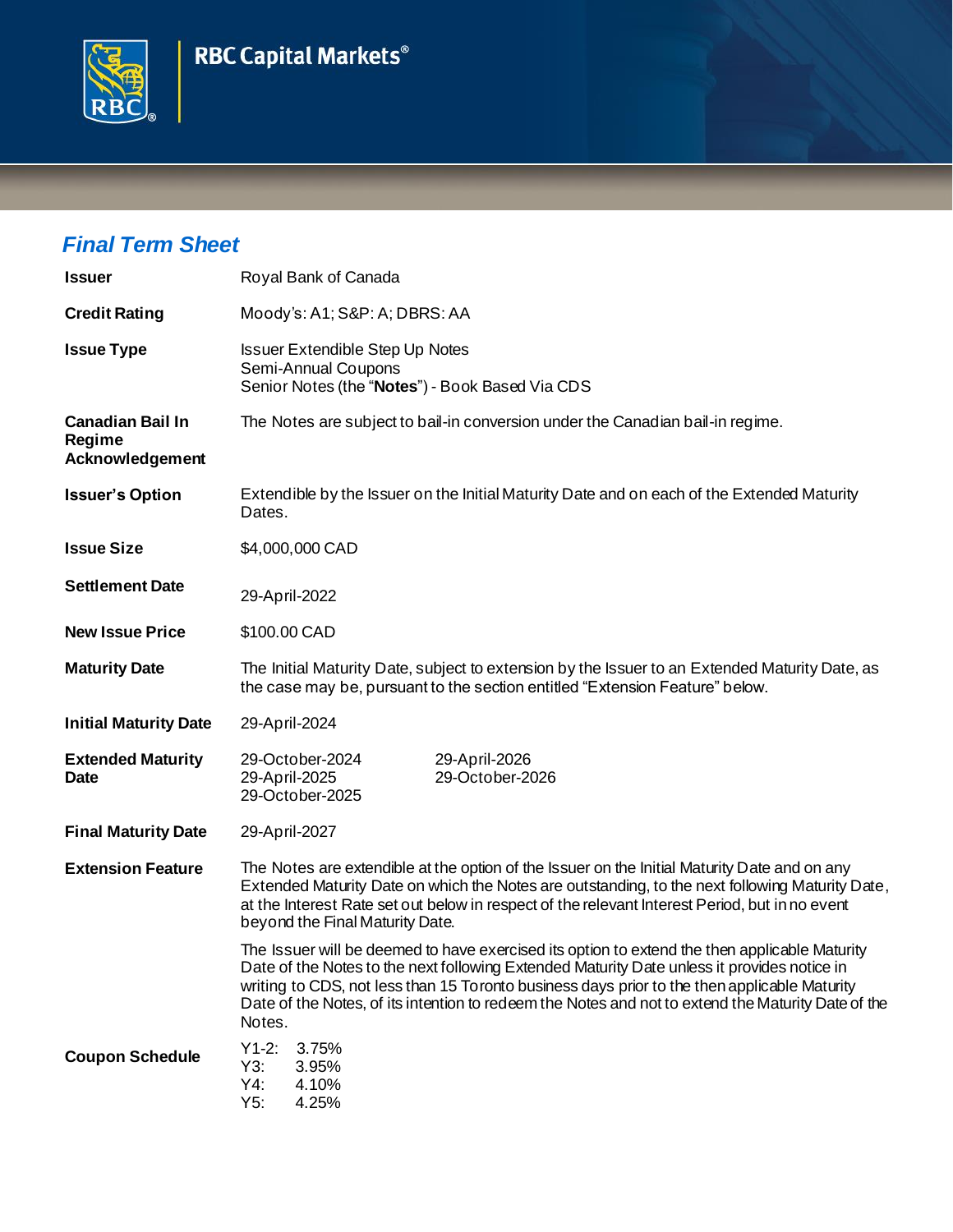| <b>Interest Payment</b><br><b>Date</b>   | Fixed interest payments shall be made semi-annual on each 29 <sup>th</sup> day of April and October,<br>commencing October 29, 2022 and ending on the Maturity Date. If the Interest Payment Date<br>is not a Toronto business day, interest shall be paid on the next Toronto business day, without<br>adjustment for period end dates and no interest shall be paid in respect of the delay. |
|------------------------------------------|------------------------------------------------------------------------------------------------------------------------------------------------------------------------------------------------------------------------------------------------------------------------------------------------------------------------------------------------------------------------------------------------|
| <b>Interest Period</b>                   | Each period from and including an Interest Payment date (or, if none, the date of Settlement)<br>to but excluding the next following Interest Payment Date.                                                                                                                                                                                                                                    |
| <b>Business Day</b><br><b>Convention</b> | Following, Unadjusted                                                                                                                                                                                                                                                                                                                                                                          |
| <b>Spreads</b>                           | The following table and graph show spreads to Canada's, assuming the note is not extended<br>on the indicated dates.                                                                                                                                                                                                                                                                           |

| Term | Coupon | Canada | <b>Spread</b> | <b>IRR (S.A.)</b> | IRR (Ann) |
|------|--------|--------|---------------|-------------------|-----------|
| 2.00 | 3.75%  | 2.50%  | 1.24%         | 3.74%             | 3.78%     |
| 2.50 | 3.95%  | 2.54%  | 1.24%         | 3.78%             | 3.82%     |
| 3.00 | 3.95%  | 2.57%  | 1.24%         | 3.81%             | 3.85%     |
| 3.50 | 4.10%  | 2.60%  | 1.24%         | 3.85%             | 3.89%     |
| 4.00 | 4.10%  | 2.64%  | 1.24%         | 3.88%             | 3.92%     |
| 4.50 | 4.25%  | 2.67%  | 1.24%         | 3.92%             | 3.95%     |
| 5.00 | 4.25%  | 2.70%  | 1.24%         | 3.95%             | 3.99%     |



| <b>Day Count Fraction</b> | The number of days in the Interest Period in respect of which payment is being made divided<br>by 360 (the number of days to be calculated on the basis of a year of 360 days with 12 30-day<br>months)                                                                                                              |
|---------------------------|----------------------------------------------------------------------------------------------------------------------------------------------------------------------------------------------------------------------------------------------------------------------------------------------------------------------|
| <b>Redemption</b>         | The Notes are not subject to redemption at the option of the holders or the Issuer, except as set<br>out above under "Extension Feature".                                                                                                                                                                            |
|                           | Redemption for any reason (including without limitation, on any Maturity Date other than the<br>Final Maturity Date) will be subject to the prior approval of the Superintendent of Financial<br>Institutions if such redemption would lead to a breach of the Bank's Total Loss Absorbing<br>Capacity requirements. |

**Secondary Market** RBC Dominion Securities ("RBC DS") has indicated to Royal Bank that it will use its best reasonable efforts to establish and maintain a market for the Notes by making itself available as purchaser if and so long as RBC DS in its sole discretion believes that there is a reasonable likelihood that it will be able to sell such Notes at a profit or at no more than a nominal loss. RBC DS may, in its sole discretion, cease to offer to purchase Notes. See "Risk Factors" below. If RBC DS offers to purchase Notes in connection with a secondary market transaction, there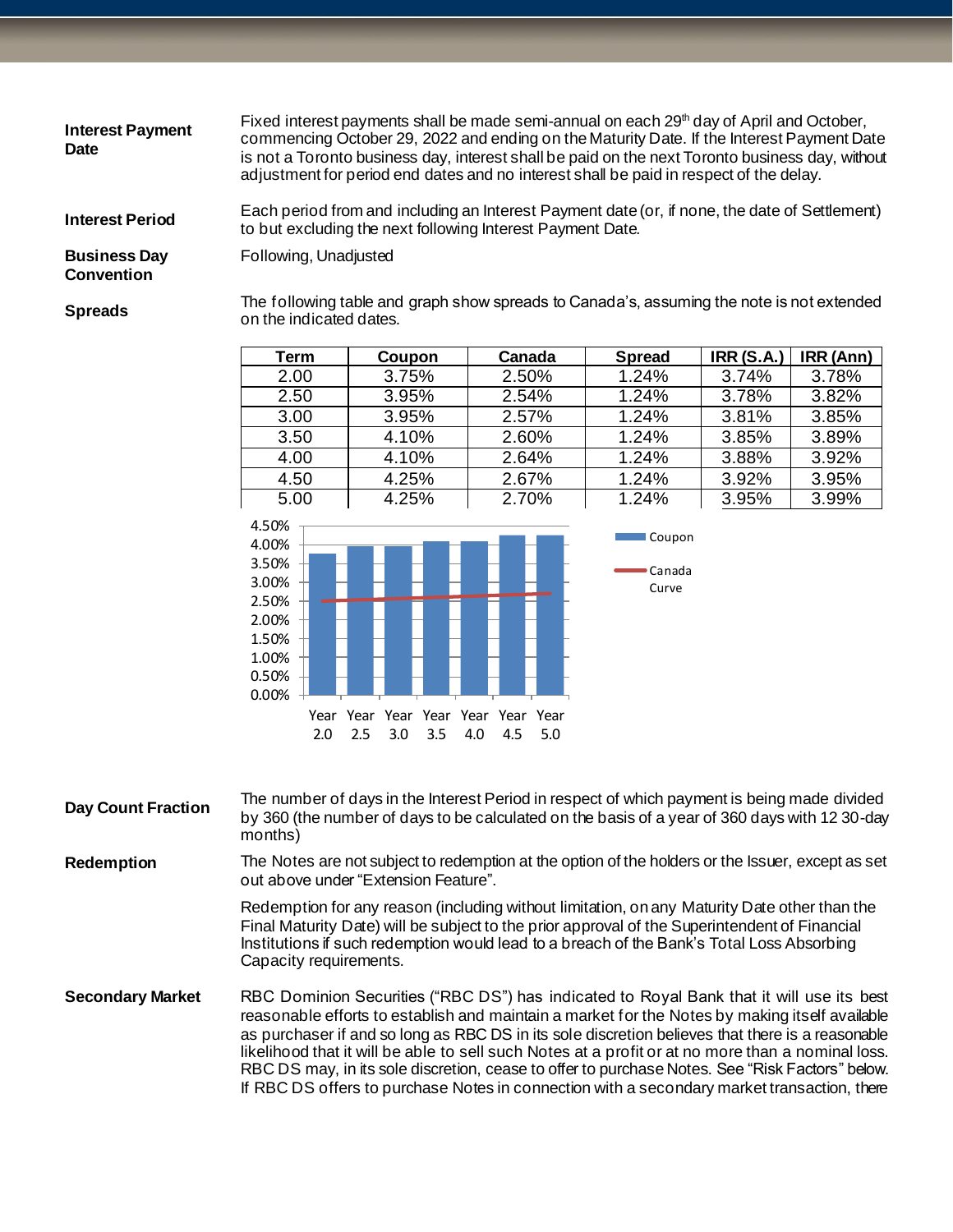|                                        | is no assurance that the purchase price will be the highest possible price available in any<br>secondary market for the Notes and an investor could receive less than the Principal Amount.                                                                                                                                                                                                                                                                                                                                                                                                                                                                                                                                                                                                                                                                     |
|----------------------------------------|-----------------------------------------------------------------------------------------------------------------------------------------------------------------------------------------------------------------------------------------------------------------------------------------------------------------------------------------------------------------------------------------------------------------------------------------------------------------------------------------------------------------------------------------------------------------------------------------------------------------------------------------------------------------------------------------------------------------------------------------------------------------------------------------------------------------------------------------------------------------|
| <b>CDS Book Based</b><br><b>System</b> | Registration of interests in and transfer of the Notes will be made only through the book based<br>system of the Canadian Depository for Securities ("CDS"). The Notes must be purchased either<br>directly or indirectly through a participant in the CDS book based system. No holder will be<br>entitled to any certificate or other instrument from the Issuer or CDS evidencing the ownership<br>thereof, and no holder will be shown on the records maintained by CDS except through an<br>agent who is a participant of CDS.                                                                                                                                                                                                                                                                                                                             |
| <b>Bail-inable</b>                     | The Notes are bail-inable notes subject to conversion in whole or in part – by means of a<br>transaction or series of transactions and in one or more steps - into common shares of the<br>Bank or any of its affiliates under subsection 39.2(2.3) of the Canada Deposit Insurance<br>Corporation Act (the "CDIC Act") and to variation or extinguishment in consequence, and<br>subject to the application of the laws of the Province of Ontario and the federal laws of<br>Canada applicable therein in respect of the operation of the CDIC Act with respect to the<br>Notes. For a description of Canadian bank resolution powers and the consequent risk factors<br>attaching to the Notes reference is made to http://www.rbc.com/investorrelations/assets-<br>custom/pdf/Bail-in-Disclosure.pdf which information is hereby incorporated by reference. |
| <b>Subsequent Holders</b>              | Each holder or beneficial owner of a Note that acquires an interest in the Note in the<br>secondary market and any successors, assigns, heirs, executors, administrators, trustees in<br>bankruptcy and legal representatives of any such holder or beneficial owner shall be deemed<br>to acknowledge, accept, agree to be bound by and consent to the same provisions specified<br>in the Note to the same extent as the holders or beneficial owners that acquire an interest in<br>the Note upon its initial issuance, including, without limitation, with respect to the<br>acknowledgement and agreement to be bound by and consent to the terms of the Note<br>related to the bail-in regime.                                                                                                                                                            |
| <b>Events of Default</b>               | Non-payment of principal and interest when due for a period of 30 business days and acts of<br>insolvency. Default rights may not be exercised where an order has been made pursuant to s.<br>39.13(1) of the CDIC Act in respect of the Bank. The Notes will remain subject to bail-in<br>conversion until repaid in full.                                                                                                                                                                                                                                                                                                                                                                                                                                                                                                                                     |
| Set-Off                                | The holders and beneficial owners of the Notes will not be entitled to exercise, or direct the<br>exercise of, any set-off or netting rights with respect to the Notes.                                                                                                                                                                                                                                                                                                                                                                                                                                                                                                                                                                                                                                                                                         |
| <b>Documentation</b>                   | Issued by way of a single global note registered in the name of CDS & Co. No offering<br>memorandum, prospectus, sales or advertising literature, or any other document describing or<br>purporting to describe the business and affairs of the Bank has been prepared or is being<br>provided to prospective purchasers in order to assist them in making an investment decision<br>in respect of the Notes.                                                                                                                                                                                                                                                                                                                                                                                                                                                   |
| <b>Selling Restrictions</b>            | This document does not constitute an offer or invitation to sell, or a solicitation of an offer to<br>purchase, any securities, by any person in any jurisdiction in which such an offer or solicitation<br>is not authorized or in which the person making such offer or solicitation is not qualified to do so<br>or to whom it is unlawful to make such an offer or solicitation. This term sheet constitutes an<br>offering of the Notes only in those jurisdictions and to those persons where and to whom they<br>may be lawfully offered for sale and then only through persons duly qualified to effect such<br>sales. The Notes have not been and will not be registered under the US Securities Act of 1933<br>and may not be offered or sold within the United States or to US persons.                                                              |
| <b>Not CDIC Insured</b>                | The Notes do not constitute deposits that are insured under the CDIC Act.                                                                                                                                                                                                                                                                                                                                                                                                                                                                                                                                                                                                                                                                                                                                                                                       |
| Tax                                    | All holders of the Notes should consult their own tax advisors with respect to their tax<br>positions and the tax consequences of holding the Notes.                                                                                                                                                                                                                                                                                                                                                                                                                                                                                                                                                                                                                                                                                                            |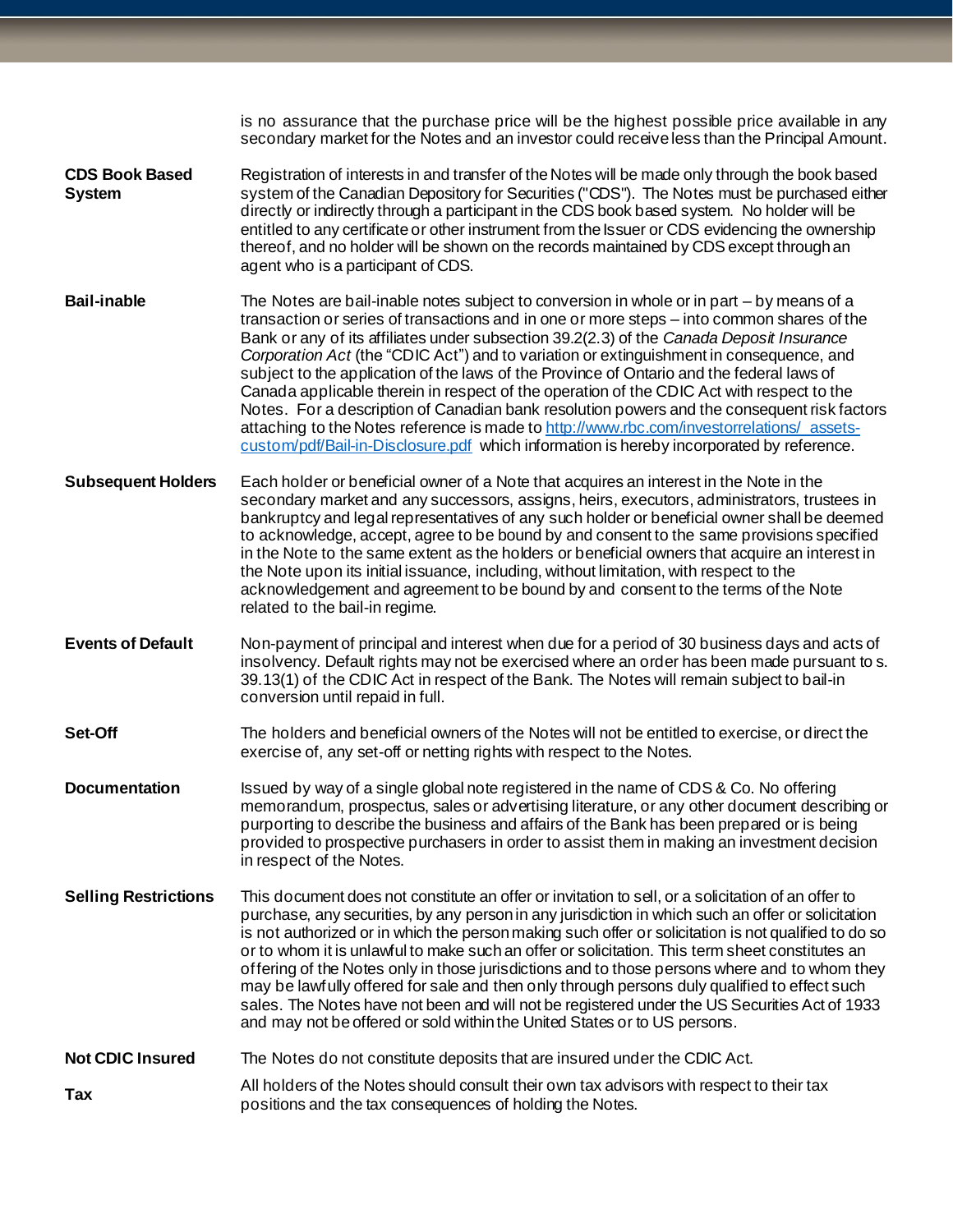**Governing Laws** The Notes shall be governed by, and construed in accordance with, the laws of the province of Ontario and the federal laws of Canada applicable therein.

**CUSIP** 780086UX0